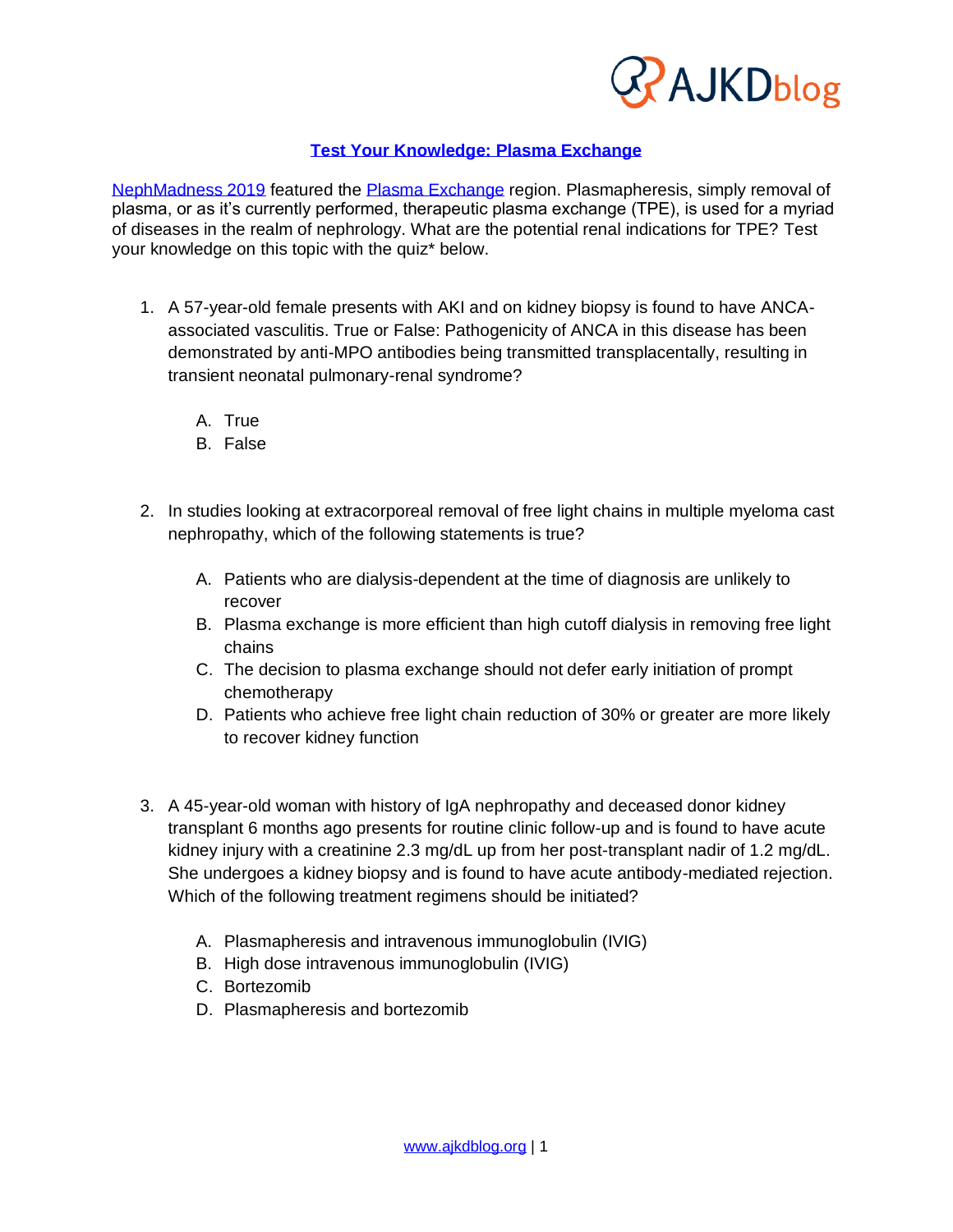

- 4. A 35-year-old African American man with history of ESKD from focal segmental glomerulosclerosis (FSGS) undergoes a living unrelated kidney transplant. He has been anuric for 6 months prior to the transplant. He has immediate graft function after the transplant with excellent urine output. On the second postoperative day he is found to have 6 grams/24 hours of proteinuria. A kidney biopsy is done and shows diffuse foot process effacement and no other abnormalities. He is immediately initiated on plasmapheresis therapy. Which of the following increases his likelihood of remission with plasmapheresis treatment?
	- A. Initiating treatment within 2 weeks of the diagnosis
	- B. Age less than 40 years
	- C. Presence of a living unrelated kidney transplant
- *- Quiz prepared by [Anna Burgner.](https://ajkdblog.org/meet-the-team/anna-burgner/) Follow her [@anna\\_burgner](https://twitter.com/anna_burgner)***.**

#### **To view the full [Plasma Exchange](https://ajkdblog.org/2019/03/15/nephmadness-2019-plasma-exchange-region/) region (FREE), please visit [AJKDBlog.org.](https://ajkdblog.org/tag/nephmadness2019)**

**Title:** [NephMadness 2019: Plasma Exchange](https://ajkdblog.org/2019/03/15/nephmadness-2019-plasma-exchange-region/) **Writer:** [Paul Phelan](https://ajkdblog.org/meet-the-team/paul-phelan/) [@paulphel](https://twitter.com/paulphel) **Expert:** Andre Kaplan

\*This quiz was originally featured in the MOC Post-Test Questions for NephMadness 2019.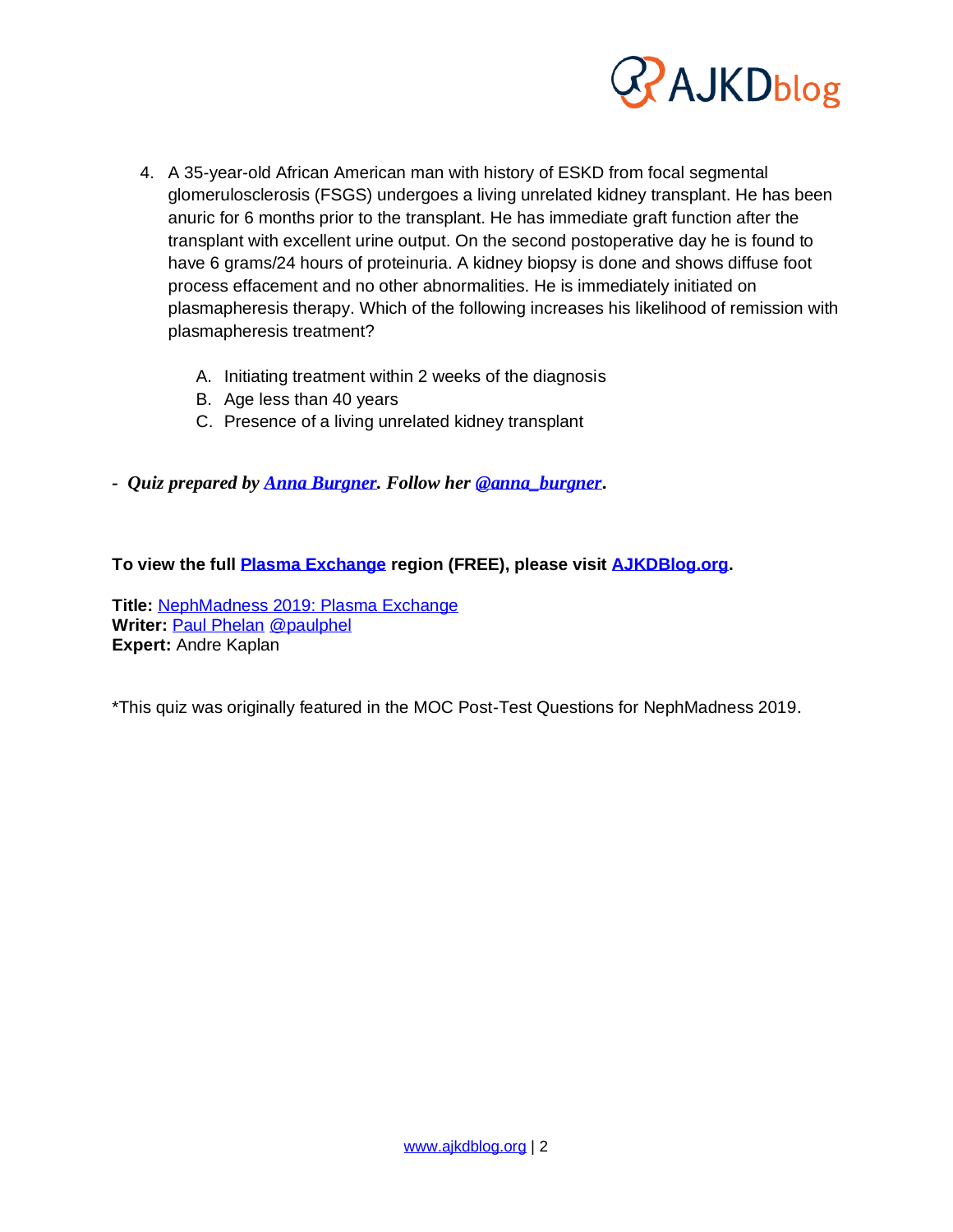

## **Answers to [Test Your Knowledge: Plasma Exchange](https://wp.me/p1IgOp-5Bg)**

## **1. A. True**

The pathogenicity of ANCA has been demonstrated in 3 ways:

1. Animal models showing that T & B cell deficient mice & MPO-knockout mice injected with anti-MPO develop a pauci-immune glomerulonephritis.

2. A case report of placental transmission of anti-MPO resulting in transient neonatal pulmonary-renal syndrome.

3. A large GWAS demonstrating that patients with ANCA-MPO & PR3-ANCA segregate genetically. Moreover, polymorphisms in the gene encoding Proteinase 3 were associated with PR3-ANCA.

Reference: Schlieben, DJ., Korbet, S. M., Kimura, R. E., Schwartz, M. M., and Lewis, E. J. Pulmonary-renal syndrome in a newborn with placental transmission of ANCAs. *Am J Kidney Dis* 2005; 45(4): 758-761.

## **2. C. The decision to plasma exchange should not defer early initiation of prompt chemotherapy**

Evidence suggests that achieving at least a 60% light chain reduction by day 21 improves renal outcomes; in one study, this reduction led to 80% of patients recovering renal function. Plasma exchange has not been shown to be more efficient that high cutoff dialysis at removing light chains. Early effective chemotherapy is critical in management to prevent further light chain production.

Reference: Hutchison, C. A., Cockwell, P., Stringer, et al. Early reduction of serumfree light chains associates with renal recovery in myeloma kidney. *J Am Soc Nephrol* 2011; 22(6): 1129-36.

# **3. A. Plasmapheresis and intravenous immunoglobulin (IVIG)**

While studies are small and heterogeneous, the current appraisal of the data has led to TPE/IVIG becoming the gold standard for treatment of acute antibody-mediated rejection.

Reference: Wan, S.S., Ying, T.D., Wyburn, K., Roberts, D.M., Wyld, M., and Chadban, S.J. The treatment of antibody-mediated rejection in kidney transplantation: an updated systematic review and meta-analysis. *Transplantation*  2018; 102(4): 557-568.